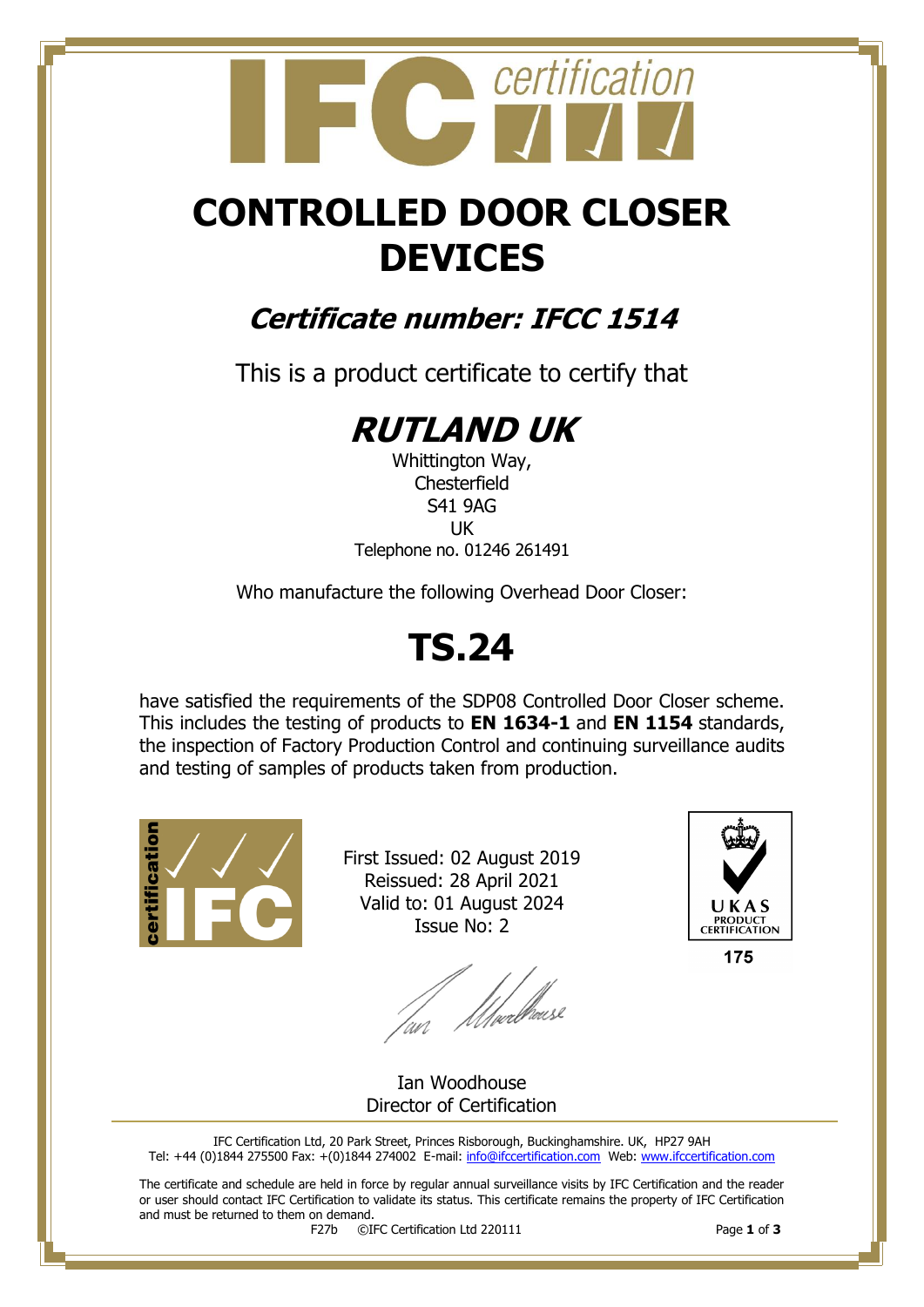

#### **Rutland TS.24 Overhead Door Closer**

Acceptable doorset types and fire resistance periods are identified in the table below:-

| <b>Approved Door Types</b> |            |           |   |            |            |            |  |  |  |
|----------------------------|------------|-----------|---|------------|------------|------------|--|--|--|
| <b>FR</b>                  | <b>IMM</b> | <b>MM</b> |   | <b>ITT</b> | <b>ITM</b> | <b>ITC</b> |  |  |  |
| <b>FD20</b>                | V          |           |   | V          |            |            |  |  |  |
| <b>FD30</b>                |            |           |   |            |            |            |  |  |  |
| <b>FD60</b>                | ٦          |           |   | ٦.         |            |            |  |  |  |
| <b>FD90</b>                | V          | ٦.        |   |            |            |            |  |  |  |
| <b>FD120</b>               | V          |           |   |            |            |            |  |  |  |
| <b>FD240</b>               | V          | ٦         | v | v          | v          |            |  |  |  |
| <b>E20</b>                 | V          |           |   | v          | v          |            |  |  |  |
| <b>EI20</b>                | V          |           |   |            |            |            |  |  |  |
| <b>E30</b>                 |            |           |   |            |            |            |  |  |  |
| <b>EI30</b>                |            |           |   |            |            |            |  |  |  |
| <b>E60</b>                 | V          |           |   | ٦ν         |            |            |  |  |  |
| <b>EI60</b>                | V          | ٦         |   | ٦ν         |            |            |  |  |  |
| <b>E90</b>                 | V          | ٦         |   |            |            |            |  |  |  |
| <b>EI90</b>                | ν          |           |   |            | v          |            |  |  |  |
| E120                       | V          |           |   |            |            |            |  |  |  |
| <b>EI120</b>               |            |           |   |            |            |            |  |  |  |
| E240                       |            |           |   |            |            |            |  |  |  |
| <b>EI240</b>               | V          |           |   | X          | Y          |            |  |  |  |

#### Key

-

**Type TT** - 20 minute doorsets that consist of non-metallic leaves in timber frames that do not contain intumescent materials in the frame to leaf gap.

**Type ITT** - 20 minute to 120 minute doorsets containing intumescent seals and consisting of non-metallic faced and edged leaves hung in timber frames

**Type ITM** - 20 minute to 120 minute doorsets containing intumescent seals and consisting of non-metallic faced and edged leaves hung in metal frames.

**Type ITC** - 20 minute to 120 minute doorsets containing intumescent seals and consisting of non-metallic faced and edged leaves hung in proprietary composite frames, of which the principal material is other than timber or metal but which may include any other materials. **Type MM** - 20 minute to 240 minute doorsets that consist of metallic leaves in metallic

frames that do not contain intumescent materials in the frame to leaf gap.

**Type IMM** - 20 minute to 240 minute doorsets that consist of metallic leaves in metallic frames that contain intumescent materials in the frame to leaf gap.

The certificate and schedule are held in force by regular annual surveillance visits by IFC Certification and the reader or user should contact IFC Certification to validate its status. This certificate remains the property of IFC Certification and must be returned to them on demand.<br> $F27b$   $\odot$ I

F27b ©IFC Certification Ltd 220111 Page **2** of **3**